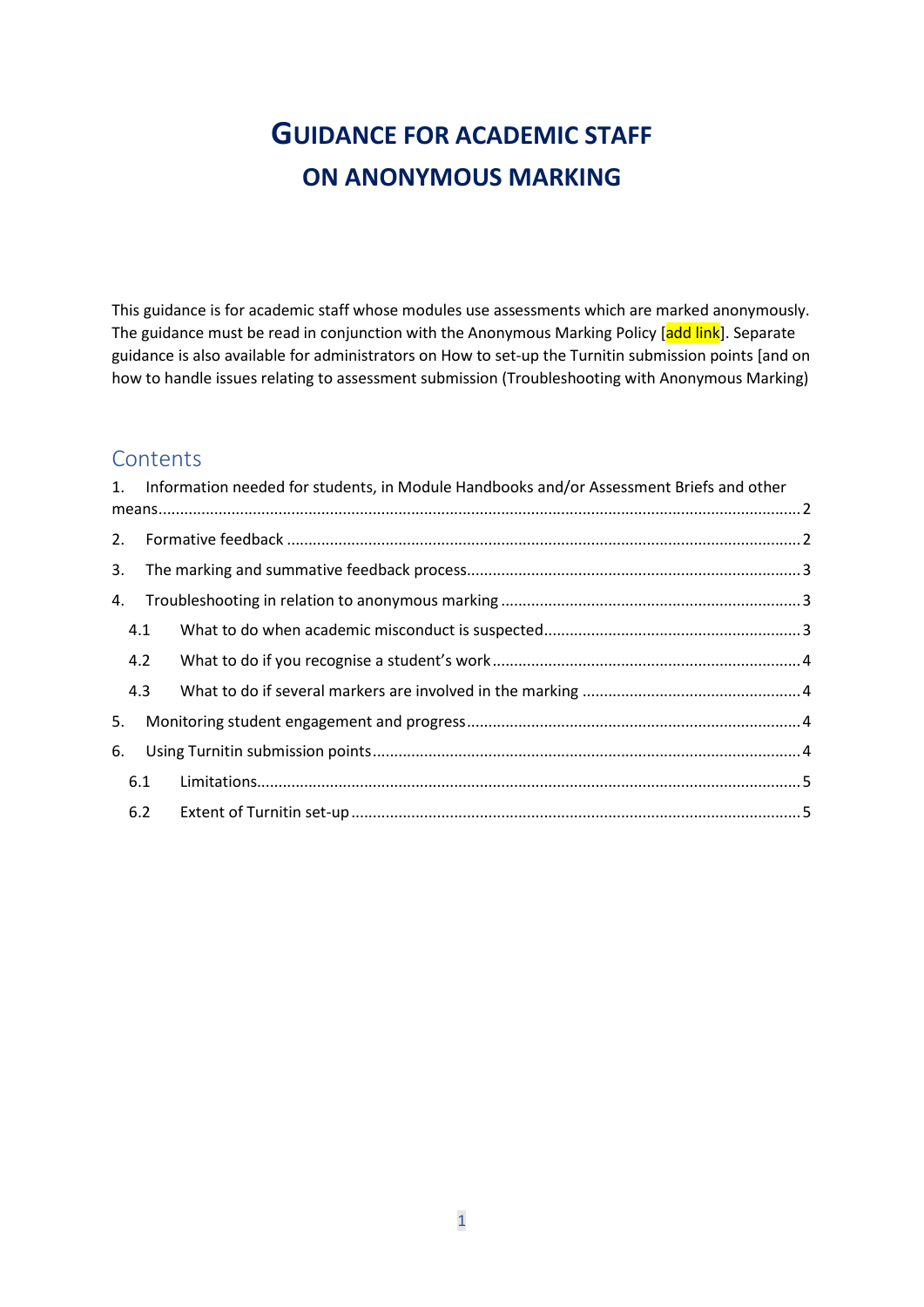# 1. Information needed for students, in Module Handbooks and/or Assessment Briefs and other means

In your module handbook and/or assessment brief, you should highlight which summative assessments are marked anonymously, and which are exempt. You are prompted to do so in several sections of the Module Handbook for Anonymous Marking template.

You will need to provide a very brief rationale if the assessment is not marked anonymously. The rationale will be, most of the time, that the assessment type is part of the list of assessment types that cannot be marked anonymously as per the Policy, or that the "tool" used for submission does not allow it (e.g. Pebblepad submission). For assessments that are labelled "likely" in the Policy, the expectation is that it will be marked anonymously unless there are specific technical, logistical or pedagogic reasons for it, which you will need to explain.

For assessments marked anonymously, you need to provide information to students on the submission process, following the published guidance for students [add link to the page]. This guidance contains information on how they submit their work via Turnitin. For onsite examinations, the process is explained on th[e Assessment pages](https://www.canterbury.ac.uk/current-students/academic-services/assessments/exams-and-coursework) available to students.

In addition to the information provided in the Module Handbook/Assessment brief and anywhere else on Blackboard, you should discuss with students why anonymous marking is used (or not) and the anonymous marking process during live sessions and offer to answer any question they may have. This is especially the case for students who are new to the University (in the first semester/trimester of their studies at level 0, level 4 or level 7). If needed, do show them the Anonymous Marking Policy [insert link] and discuss it.

Information to stress to students in relation to the anonymisation is:

- Students shouldn't insert their name anywhere in the file/s they submit.
- Instead, they should insert their Student ID in **ALL** of the following:

- the Header of the document (or equivalent),

- the Turnitin Submission Title box (where they type this into Turnitin when submitting) - it is important to add this to aid administrative efficiency,

- the filename of the document when they save the file, before they upload their work on Turnitin.

- Students with a QL Student ID (which has 3 letters of their names and 8 digits) should only insert the 8 digits. Students with SITS ID should simply insert it (9 digits, starting with 1).
- Students should ensure they keep a copy of the e-mail digital receipt somewhere safe. You can also download a PDF version of it.

### <span id="page-1-0"></span>2. Formative feedback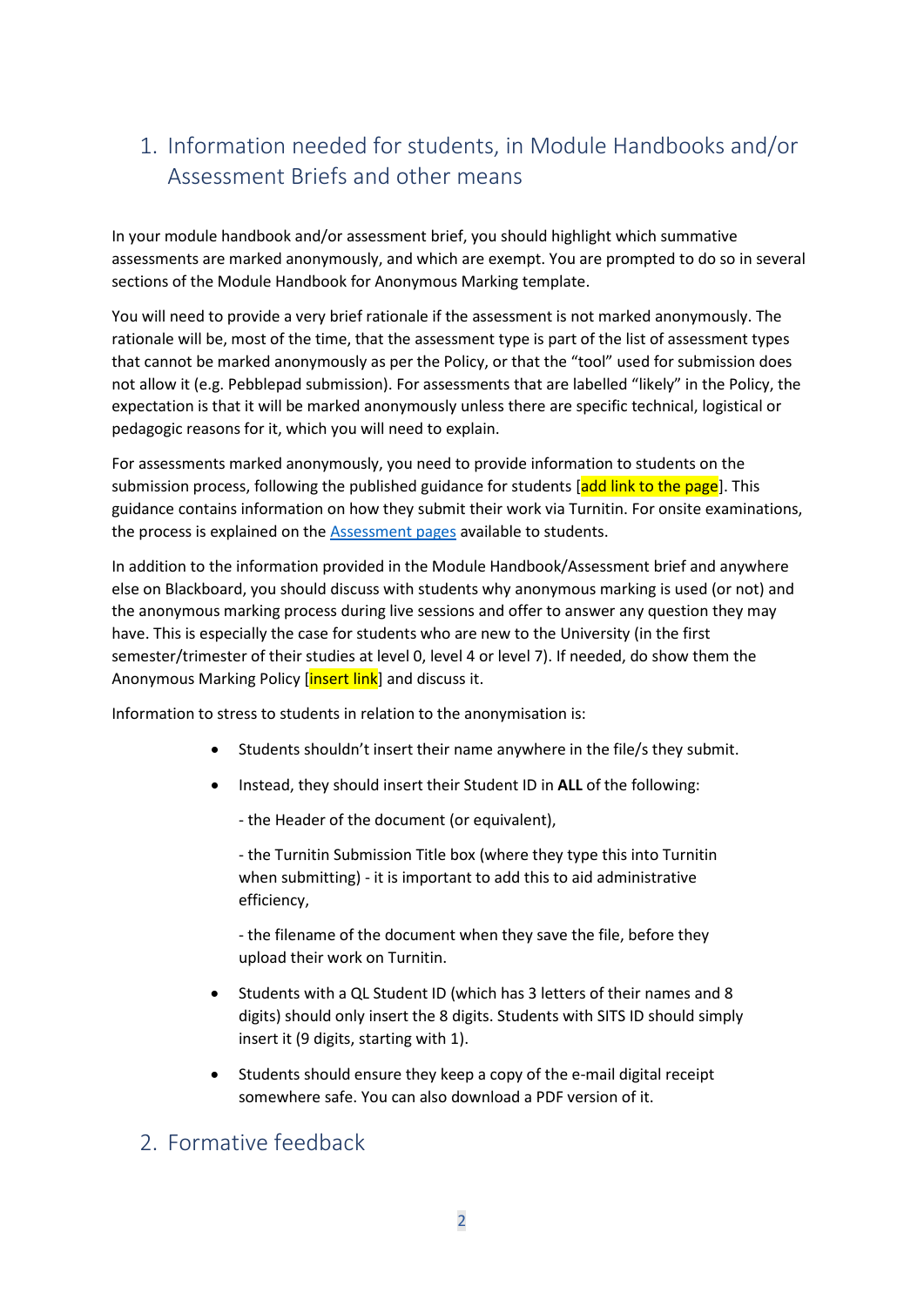As indicated in the Anonymous Marking Policy (sections 2.6 and 2.7), any individual feedback that you provide when students engage in formative activities should be tailored to the student and is therefore not anonymous. Doing otherwise would undermine the effectiveness of the learning process.

However, when you set up a Turnitin submission point whose sole purpose is to allow students to check their Similarity Report for FINAL DRAFT (and you do NOT provide feedback on their work at this stage), then these must be enabled for anonymous marking. This is explained in the Turnitin section below.

# <span id="page-2-0"></span>3. The marking and summative feedback process

The marking and feedback process is done following the [Marking Procedures,](https://www.canterbury.ac.uk/quality-and-standards-office/regulations-policies-and-procedures/marking-procedures.aspx) except you cannot see the student identity. You should not try to check the identity of the student and if there are some issues with the assessment submission, seek the support of your administrator.

You must follow the usual good practice of marking against a set of assessment criteria, published in your Module Handbook and/or Assessment Brief and discussed with students in advance of the summative assessment deadline. It will not be possible for you to provide *personal* feedback (e.g. when you refer to the student's name at the beginning, or say they've improved on a specific area compared to the previous assessment), but you can still provide *personalised* feedback, when you highlight specific areas where the student has done well, areas where specific improvement is needed, and specific feedforward.

The summative feedback cannot, for obvious reasons, focus on the student's individual progress in relation to previous work. But if the student requires so after their mark and feedback is published, the tutor, module leader or personal academic tutor (PAT) should arrange to provide them with additional ipsative feedback (section 1.3 of the Policy). It means that you can revisit the feedback given in light of their previous work, including formative, and focus on the progress they have made, where they have resolved some issues and where more still needs to be done on some specific skills, knowledge, assessment criteria, etc.

# <span id="page-2-1"></span>4. How to resolve issues with marking anonymous marking submissions

There is a separate guide for handling troubleshooting scenarios relating to the anonymous submission of work via Turnitin. In this section, the focus is related to trouble-shooting elements relating to your role of marker.

#### 4.1What to do when academic misconduct is suspected

<span id="page-2-2"></span>Section 3.2. of Anonymous Marking Policy states the following:

3.2 Anonymity may be lifted when an assessment is referred to the Academic Misconduct process. Where Academic Misconduct is suspected, the anonymity of the student will be maintained until the formal investigation is initiated by the Course Director. Anonymity will not be disclosed upon suspicion only.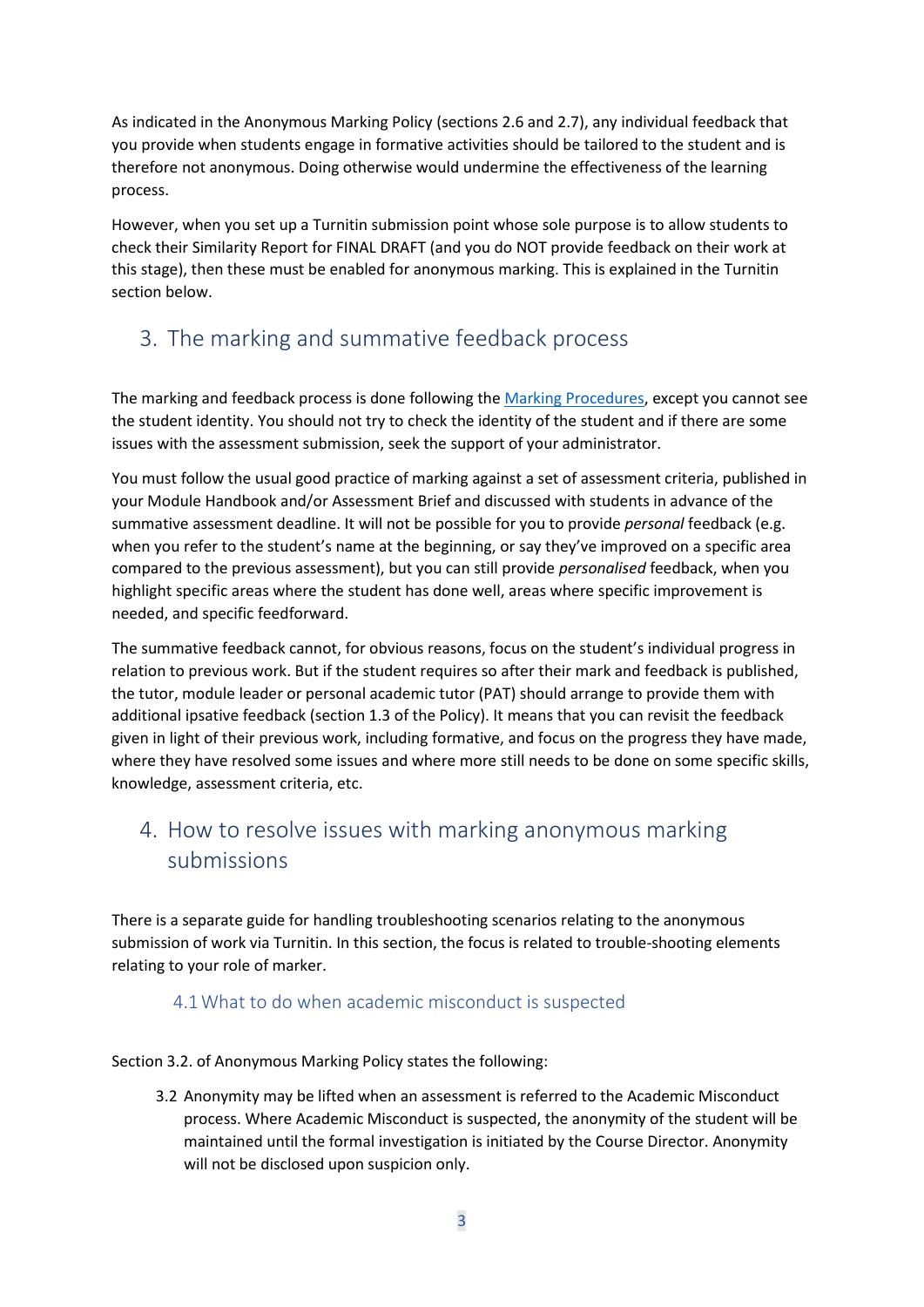You should not immediately un-anonymise the submission. You should first seek evidence of the academic misconduct and report it to the Course Director. Un-anonymisation occurs only when the formal investigation starts. More information can be found in Scenario #9 in the Troubleshooting for Anonymous Marking Guidance.

#### 4.2What to do if you recognise a student's work

<span id="page-3-0"></span>The anonymous marking policy (section 2) already stresses instances when it is more likely that the marker might be able to recognise the student who submitted the work: very small cohort, late submission, sole reassessment, reasonable adjustment, etc. Students will be aware of this. It may also be the case that a specific element in the assessment gives you a clue as to the identity of the student.

If a student has not complied with anonymous submission, and their name is revealed in their work, you should still mark it. But do try to stress, in the feedback provided, that they should not reveal their identity in future assessment covered by the anonymous marking policy.

In any case, you should ensure that this does not result in any bias (favouritism or discrimination) and that your academic judgement is not affected by this. You should continue to follow the usual marking process by aligning the feedback and mark to the published assessment criteria.

#### 4.3What to do if several markers are involved in the marking

<span id="page-3-1"></span>When several markers are involved in a batch of assessments, you should organise a localised process to ensure that all assessments are marked, so that none is missed out or marked twice. Options available can be found Scenario # 15 of the Troubleshooting for Anonymous Marking guidance.

### <span id="page-3-2"></span>5. Monitoring student engagement and progress

You can still chase students who have not submitted their work after the deadline has passed. The process for sending an email to "non-submitters" is explained in the Scenario #10 of the Troubleshooting in Anonymous Marking guidance. This process is carried out anonymously.

In addition to this, module leaders and PATs are encouraged to contact students who have not submitted their work once the marks are released unless the student has approved mitigating circumstances or has already been in touch. The non-submission of summative assessment is also recorded via the Student Engagement Dashboard, which module leaders, PATs and Course Directors should consult regularly.

### <span id="page-3-3"></span>6. Using Turnitin submission points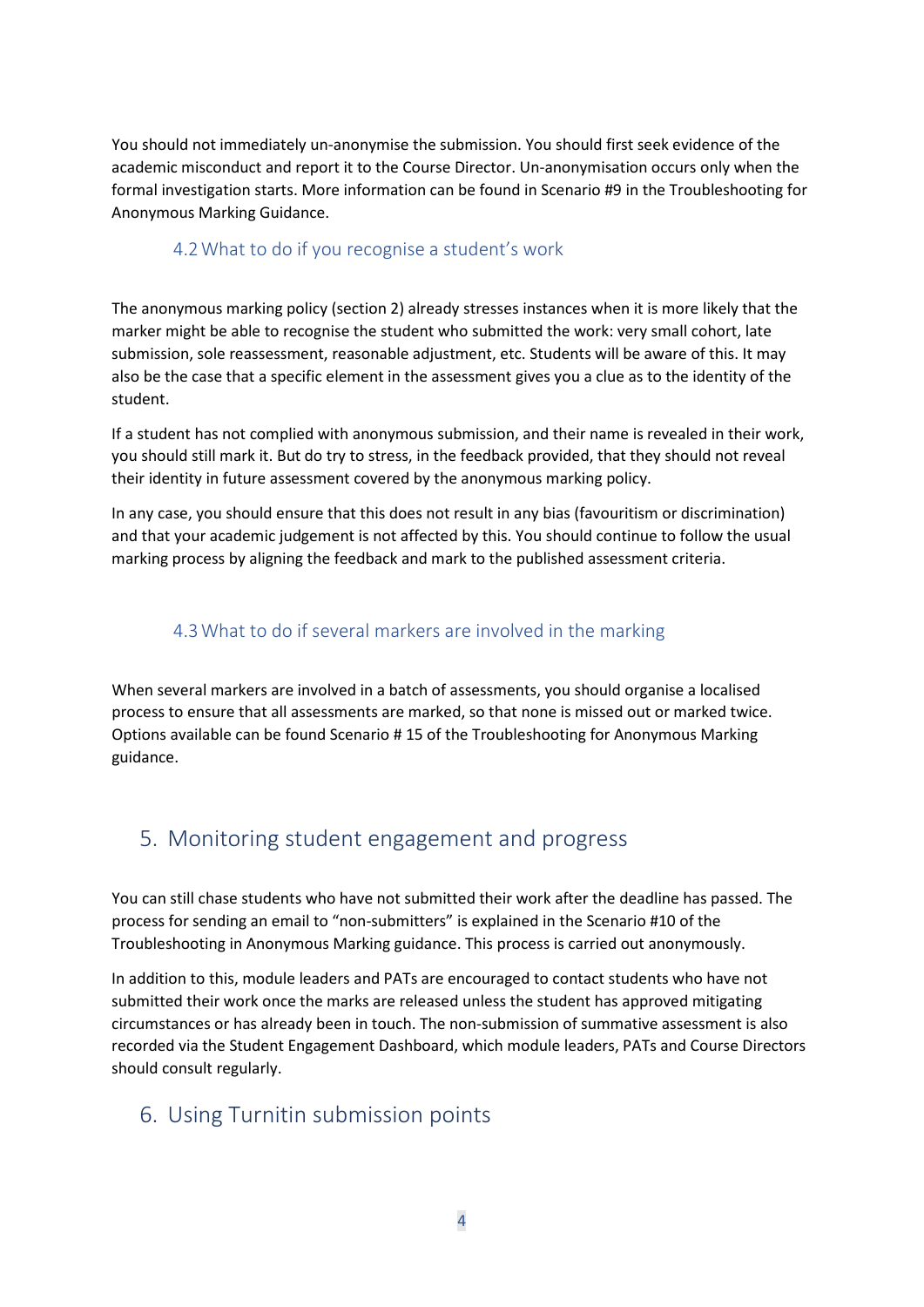<span id="page-4-0"></span>There is separate guidance for the setting up of Turnitin submission points, and this section is about understanding the limitations and implications of the use of Turnitin for anonymous marking.

#### 6.1 Limitations

- You can only enable anonymous marking using the Turnitin submission points BEFORE students start submitting work.
- Names of students cannot be seen until anonymity is lifted, i.e. when the Post Date has been reached, or using the Turnitin un-anonymise function, which is irrevocable.
- You cannot re-enable anonymous marking once the Post date has been reached. For example, if one day past the Post date, you decide you need more time for marking, it's too late to hide the students' identity.
- While anonymous marking is turned on for a Turnitin assignment, no data is transferred to the Blackboard Grade Centre – i.e. no grades will appear in the Grade Centre, and there is no indication of which students have submitted.
- Anonymous marking disables some other features of Turnitin, e.g. it prevents you from exporting a summary of student submissions and grades, or from downloading student papers from within the Feedback Studio. However, student submissions can be downloaded from Turnitin whilst anonymity is still active, though the student submissions themselves will have the student's name removed, thus honouring the anonymisation process.
- A submitted assignment is displayed as an 'Anonymous Marking Enabled' button within Turnitin.
- When submitted their work on Turnitin, there is no disclaimer explaining to students that for this specific assessment, the marking will be anonymous. It's therefore important that you tell them in advance which assessments are covered by anonymous marking and which ones are not. The student can check that their work is being anonymously marked by downloading a PDF copy of their submission from the Turnitin submission point – see troubleshooting guidance and student guidance.
- You will only be able to see data related to assessments marked anonymously on the Student Engagement Dashboard after the Post date.

#### 6.2 Extent of Turnitin set-up

<span id="page-4-1"></span>The current standard Turnitin setup for module-level Blackboards consists of:

- a) 2 x Draft Submissions Points Students can submit as many times as they like. This will produce an Similarity Report for each submission. Papers are not submitted to the Turnitin repository.
- b) 2 x Final (On Time) Submission Points Students can submit as many times as they like until the 'Due Date' has been reached. A Similarity Report will only be generated after the 'Due Date'. Papers are submitted to the Turnitin repository. Students will receive feedback usually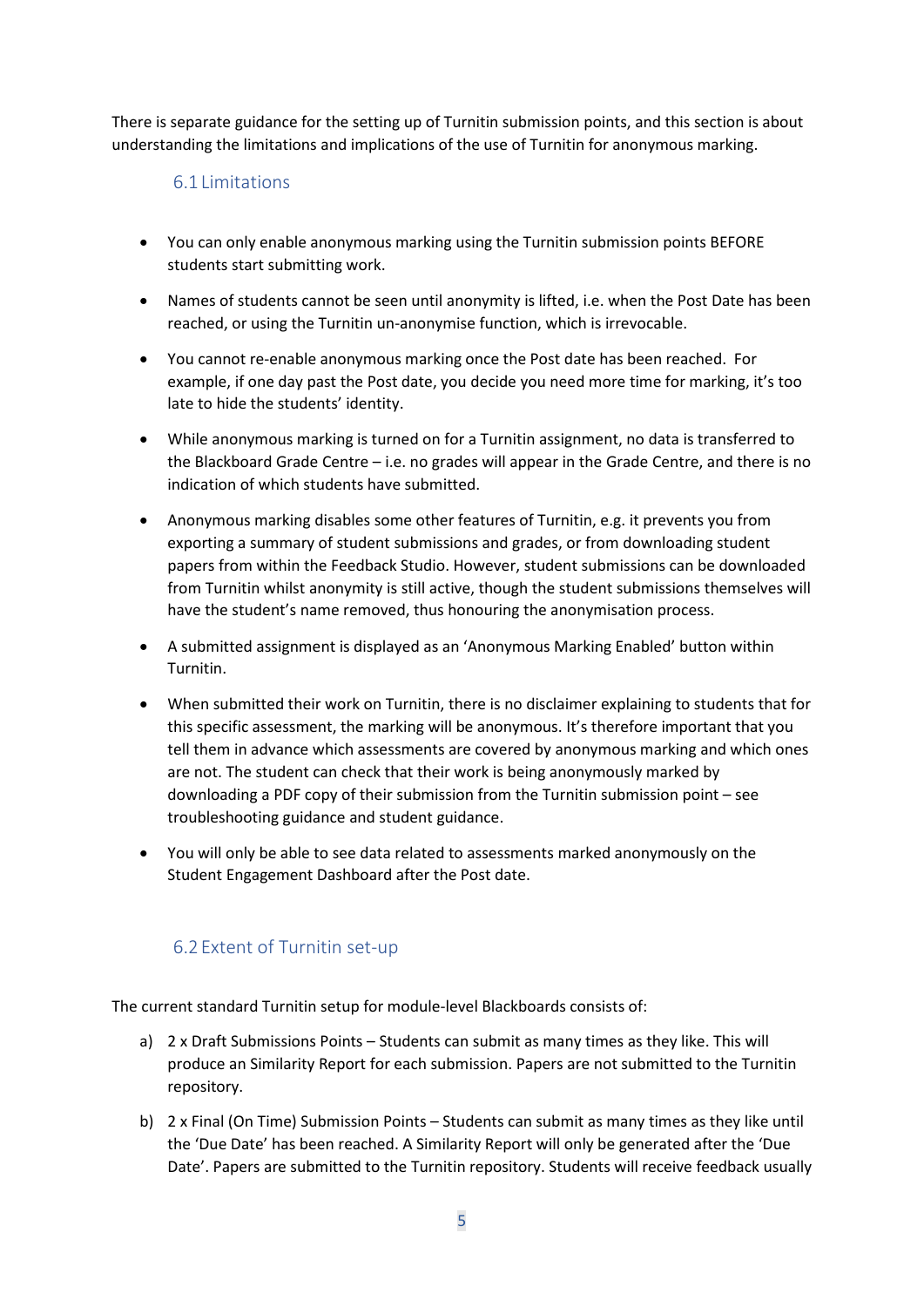15 working days after the 'Due Date'. The following recommended text can be used and adapted when the submission point is set up:

*"Submit your FINAL submission here for this assessment. Your work will be marked anonymously, as explained in the Module Handbook. Make sure you include your Student ID in the Turnitin Submission Title box. Similarity Reports will be available once the due date / deadline has been reached. Please make sure that you submit the correct file - if you submit the wrong one you can overwrite it by clicking back into this assessment and choosing the option to 'Resubmit'. If you experience a technical issue, please contact: izone@canterbury.ac.uk"*

c) 2 x After Deadline Submission Points – This submission point will open after the 'Final (On Time)' submission point has closed. Students can only submit once. A Similarity Report will be generated after the submission. Papers are submitted to the Turnitin repository. The following recommended text can be used and adapted when the submission point is set up:

*"Submit your AFTER DEADLINE submission here for this assessment, e.g. for late work or if you have extenuating circumstances. Your work will be marked anonymously, as explained in the Module Handbook. Make sure you include your Student ID in the Turnitin Submission Title box. Similarity Reports will be available shortly after submission. Please make sure that you submit the correct file - if you submit the wrong one, please contact your Course Administrator to request that it be cleared so that you can submit again. If you experience a technical issue, please contact: i-zone@canterbury.ac.uk"*

- d) There are additional 2 x Final (On Time) and 2 x After Deadline Submission Points for reassessment purposes. Use the standard descriptive text for Final (On Time) and After Deadline submission points as highlighted above.
- e) For take-home examination Students can submit as many times as they like until the 'Due Date' has been reached. A Similarity Report will be generated after the submission. Papers are submitted to the Turnitin repository. The 24 hours include "emergency" issues they may have had during this window, and you shouldn't therefore accept submission after the 24 hours (Turnitin will be set up not to accept late submissions).

The following recommended text can be used and adapted when the submission point is set up:

*"Submit your FINAL submission here for this exam. Your work will be marked anonymously, as explained in the Module Handbook. Make sure you include your Student ID in the Turnitin Submission Title box. Similarity Reports will be available shortly after submission. Please make sure that you submit the correct file - if you submit the wrong one you can overwrite it by clicking back into this exam and choosing the option to 'Resubmit'. It is not possible to make a submission after the deadline and lack of submission will result in a mark of zero. If you experience a technical issue, please contact: i-zone@canterbury.ac.uk"*

If the submission point is for deferral or reassessment, replace the word 'FINAL' in the above take-home examination recommended text to 'DEFERRAL & REASSESSMENT'.

If the submission point is for exceptional reassessment, replace the word 'FINAL' in the above take-home examination recommended text to 'EXCEPTIONAL REASSESSMENT'.